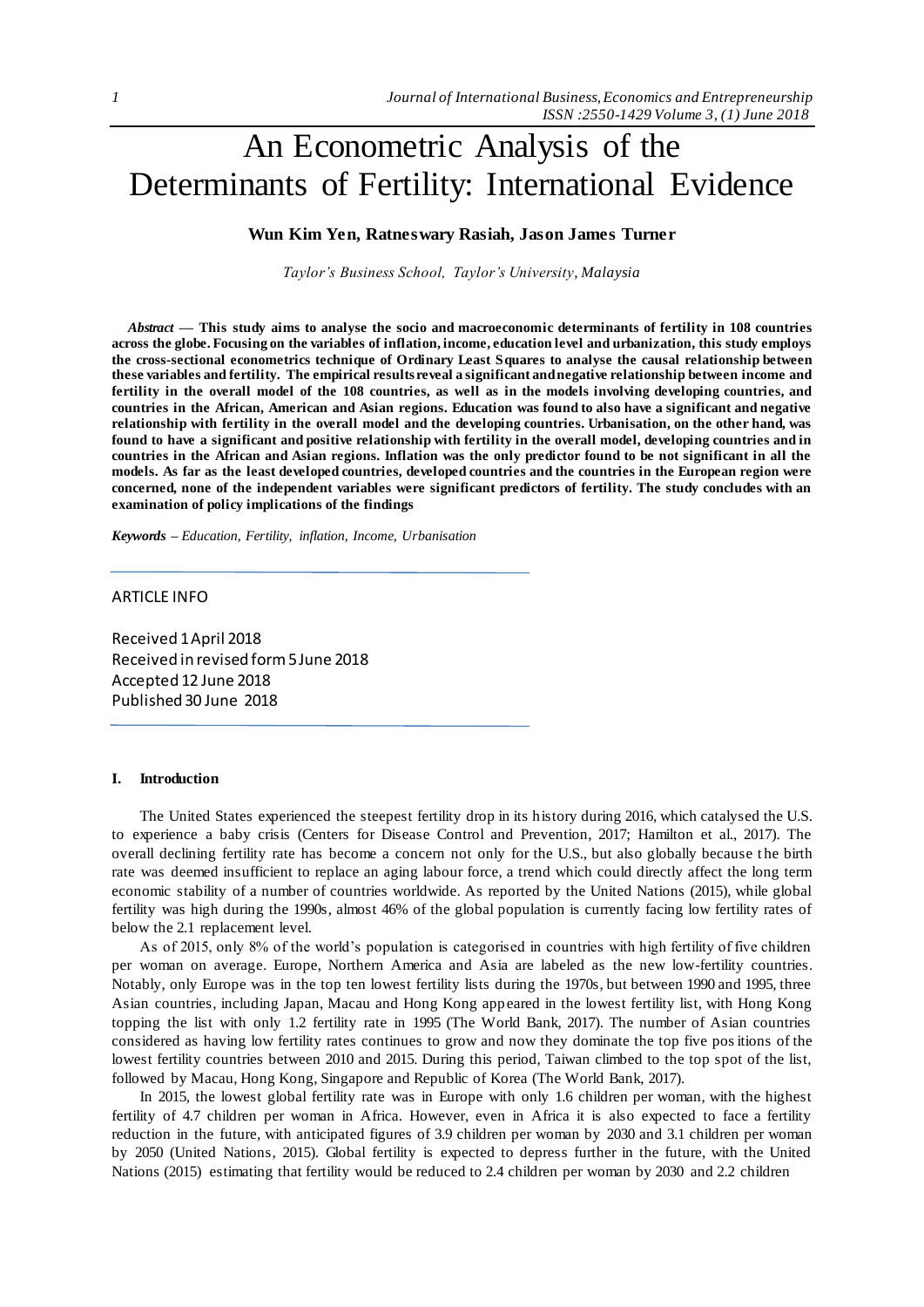per woman by 2050. The expected decline in global fertility rates in the future will translate into lower levels of future replacement labour, and as the current workforce slowly enters their retirement age, this will lead to severe consequences for the economy and society. The World Bank (2017) has reported that the overall population of the age group 0-14, which was 38% of the total population in 1966, has slumped to 26.064% in 2016. This is in contrast to the increases in the population of the over 65-age group which was circa 5% of the total population in the 1960s, but has increased to 8.482% in 2016. This trend denotes the seriousness of the insufficient current and future labour replacement.

To address the current fertility issue, this paper aims to study the determinants of fertility to address two key research questions:

- What are the socio and macroeconomic determinants of fertility?
- How do these factors affect fertility, in terms of magnitude and direction?

These questions will address current gaps in the literature surrounding the antecedents of fertility, their impact on the global economy and the implications for the future workforce.

#### **II. Literature Review**

The notable fertility model established by Becker (1960) is used as the basis of this study. Becker (1981) proposed that a high housing price increases parents' total expenditure, which then implies a negative income effect on parents' demand for children. Several studies (Sato, 2006; Pan and Xu, 2012; Clark, 2012; Dettling and Kearney, 2014) had used housing price as a proxy for inflation. According to Pan and Xu (2012), housing price affects fertility decisions through 'housing price constraint' whereby buying a house and raising a child incur costs, thus, when parents allocate income between the two, the high inflation of house prices will squeeze out the expenditure on childbearing (Asmare, 2010; Clark, 2012; Dettling and Kearney, 2014). This indicates that inflation plays a strong role in fertility and has a negative relationship on demand for children (Marshall, 1920; Sato, 2006). However, Simon and Tamura (2008) conclude that housing prices and the size of the houses had a relatively minor negative impact on fertility in the United States for the period of 1940 to 2000. Although high inflation may reduce fertility due to the increase in the cost of living, Abo -Zaid (2015), conversely, claims that high inflation that is driven by demand signifies an expansion in the economy, with a possible increase in fertility rates. Mckelvey, Thomas and Frankenberg (2012) also conclude that there is no significant relationship between contraceptives,' inflation and fertility.

According to Becker's (1960) quantity-quality tradeoff model, parents' utility comes either from a higher number of children or better wellbeing of each child. A rise in both quantity and quality of children is induced by higher income, but the elasticity of quality is larger than that of quantity, thus, indicating that a rise in inc ome discourages fertility (Becker and Lewis, 1973; Willis, 1973). Based on the cost of time analysis by Mincer (1963) and Becker (1965), as income increases the cost of time also increases, explaining the inverse relationship between income and fertility. As parents' wages improve, it will be tougher for them to take time out from their work to rationalise home formation (Asmare, 2010; Vitali and Billari, 2015; Basso, 2015). Conversely, Shapiro and Gebreselassie (2013) find that the higher the income in sub -Saharan Africa, the slower the decline in fertility rates, revealing a positive relationship between income and fertility rates. This result suggests that declining and delaying fertility is very much determined by socioeconomic factors (Bongaarts, 2008). Lee and Ng (2012) also show that income positively affects fertility in their study using data on Singapore, though it is only a temporary effect in the short-run, whereby tax increment can reduce fertility, while tax reductions appear to have no effect on fertility.

As discussed in the previous section, the determinants of fertility are both complex and inter-dependent, with a degree of case and effect where the influence of certain antecedents are symptomatic of the changes in other antecedents. As education enhances a woman's job opportunities and labour market involvement, the opportunity cost of time-intensive activities will be increased, hence, affecting fertility decisions (Schultz, 1973; Becker, 1981). In contrast to the less-educated parents' perception that view children as a source of social status, the increase in opportunity cost of time among highly educated women may lead to a reduction in fertility (Willis, 1973; Asmare, 2010; Lee and Ng, 2012; Shapiro and Gebreselassie, 2013; Basso, 2015). Khraif et al. (2017) suggest that as education levels get higher, the age of marriage is more likely to increase too, indirectly leading to a reduction in fertility. In contrast, McCrary and Royer (2011) conclude that women in the United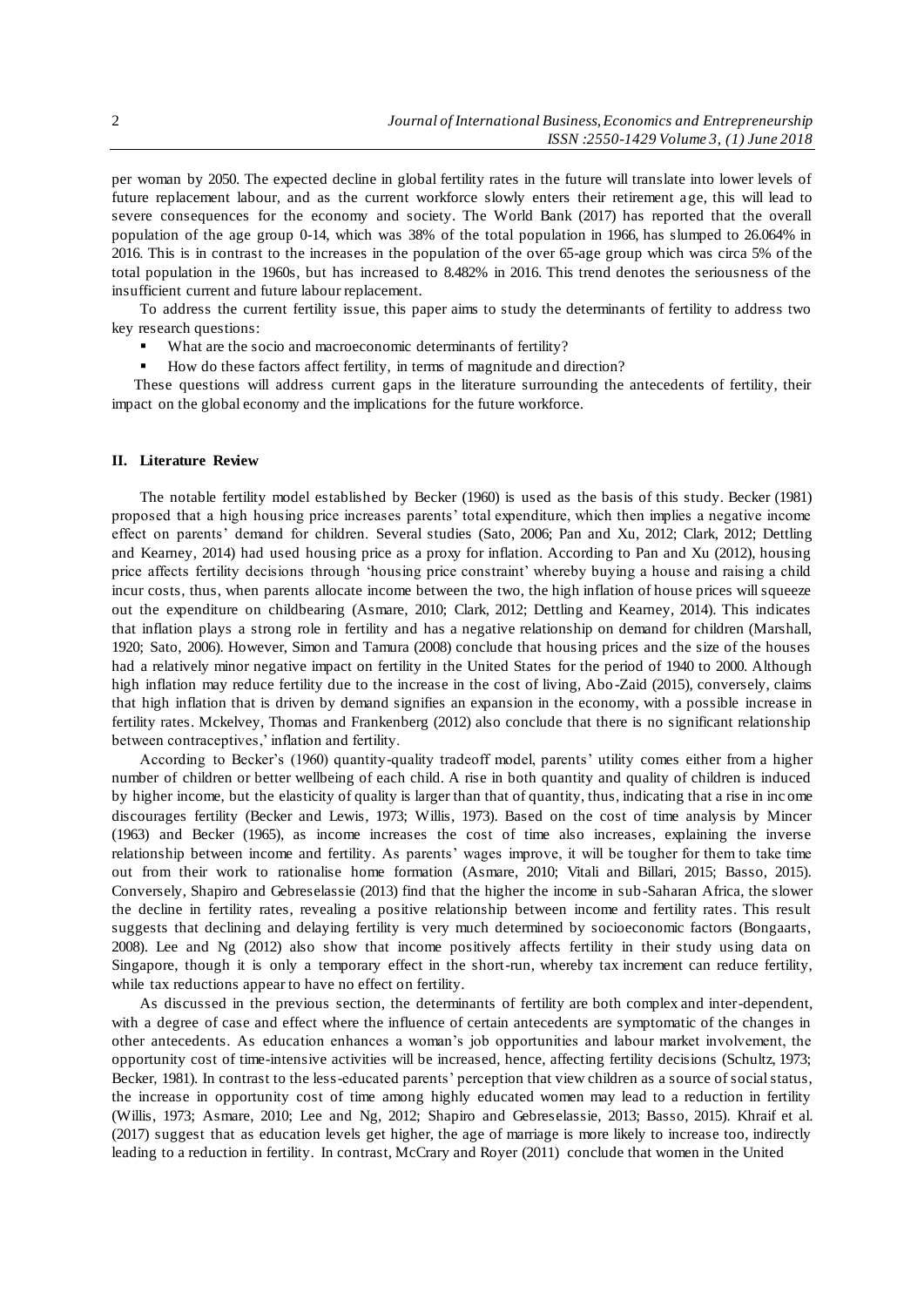States are not affected by the school entry policies and will still get pregnant around the same age, thereby indicating that education levels do not have a significant relationship upon fertility decisions.

Becker (1981), Becker and Barro (1988) explain that when parents are facing time and money constraints, fertility will fall as explained by the quantity-quality tradeoff model whereby parents prefer fewer children (less quantity) and invest more in their children's wellbeing (quality). The general consensus based on the empirical studies thus far (White et al., 2008; Guo et al., 2012; Kamaruddin, 2016), have revealed urbanisation to have a negative association with fertility rate. The cost of bringing up children is higher in urban areas, as costs of living in urban areas are much higher than in rural areas. Urbanisation has also witnessed increases in house prices, as well as improvements in birth control techniques (White et al., 2008; Guo et al., 2012). Caldwell's Theory of Wealth Flow (1976), suggests that fertility can be increased in developing countries, as modernisation takes place. Asmare (2010) found urban population growth to have a positive relationship with fertility in East Africa. However, Hirschman (1994) pointed out that the role of socioeconomic development is over-emphasised by various fertility theories in explaining fertility transition. The European Fertility Project by Coale and Watkins (1986) suggests that economic factors have a minor impact on fertility changes in W estern countries, while Murphy (2010) found urbanisation to have an ambiguous impact on fertility, depending on the intensity of skilled jobs in developing countries, as cited by Gries and Grundmann (2015). In Tadesse and Headey's (2011) study, it is concluded that urbanisation (in terms of access to the nearest health center) is insignificantly related to fertility in Ethiopia. Tadesse and Headey (2011) also argued that religious beliefs, child mortality rate and the type of occupations available varies when urbanisation takes place, and it is these factors that affect fertility.

The review of literature thus far on the economic determinants of fertility, reflect the existence of gaps in the literature. The contradictory findings in various empirical studies reviewed reveal confusion spotting gaps, where "some kind of confusion in existing literature" (Sandberg and Alvesson, 2011; p. 29) exist. This study therefore contributes to the body of literature on the role of inflation, income, education and urbanisa tion in explaining fertility.

## **III. Methodology and Data**

The objective of this study focuses on the relationship between fertility and its chosen explanatory variables comprising of inflation, income, education, and urbanisation, in 108 countries in the year 2012. The crosssectional data was obtained from the World Development Indicator of World Bank. The data from the year 2012 was chosen as it had a complete data set for 108 countries. This was not the case for the more current datasets (2015, 2016 and 2017) which was incomplete, especially as far as education data was concerned. As this study required a large cross-sectional dataset in order to segment the countries by economic progress and by regions, the authors decided to use the 2012 dataset which was complete, to fulfill the aims of this study.

The data was transformed using natural logarithms, as it was useful to find out the impact of the variables (in different unit of measurements) in percentage form. Hence, all the data collected in this study unde rwent natural log transformation to help determine how responsive fertility is towards changes in inflation, income, education level, as well as urbanisation. Natural log transformation of data also helps in linearising exponential trends of non-linear models (Asteriou and Hall, 2007). The logged data is then used to run a regression analysis using Ordinary Least Squares (OLS) technique using the EViews software. OLS is an econometric technique that minimises the sum of squares of residuals, which is useful to estimate a best-fitted regression model by having a line of best fit that is closest to the actual data. By using the OLS technique, and by following the United Nation Statistics Division's (2017) grouping of countries, this study's analysis are based on three groupings, which are overall countries, economic progress (least-developed, developing and developed countries) and regions (African, American, Asian and European regions) to compare each category's fertility trend in the year 2012.

This study carried out several crucial diagnostic tests to ensure that the data did not violate the Classical Linear Regression Model (CLRM) assumptions, as violations of any of these assumptions will deem the results yielded by a regression model as spurious or misleading. The diagnostic tests of serial correlation, heteroskedasticity and multicollinearity were conducted to confirm that the data did not contain unusual characteristics that could possibly affect the results (Cook and Weisberg, 1983). To check for serial correlation and heteroskedasticity problems, the Chi-Square p-value of Obs\*R-squared for both Breusch-Godfrey Serial Correlation LM Test and Breusch-Pagan-Godfrey Heteroskedasticity Test are analysed. In addition, the centered Variance Inflation Factors (VIF) are analysed to check for multicollinearity. Finally, in the regression analyses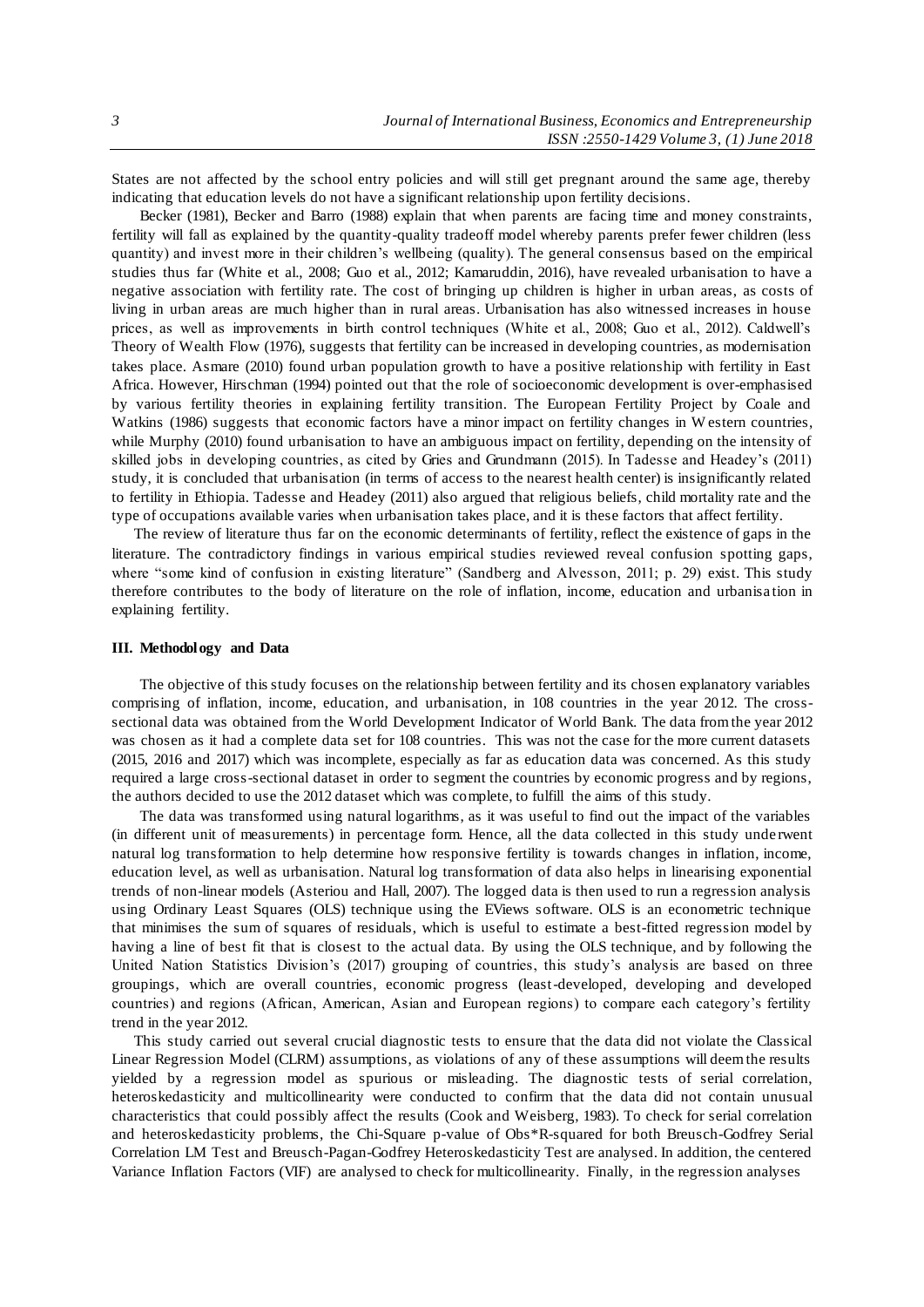of the study, the  $\mathbb{R}^2$  value determines the overall fitness of the model (Asteriou and Hall, 2007), whereby it describes the total variation in fertility that can be explained by the explanatory variables. OLS is particularly sensitive towards outliers, thus, given that this study covers a large sample of data, the extreme data of certain countries can affect the accuracy of OLS results. Besides that, OLS also assumes that the explanatory variables are not correlated with each other, in which serial correlation and multicollinearity are absent in the model.

However, in reality, the variables will somehow influence each other in the long run, causing the reduced accuracy of results (Studenmund, 2013). In addition, for a research to be well acknowledged, all the explanatory variables have to be included to improve the accuracy of results. Apart from the variables considered in the study, there may be other variables that have significant impact on fertility, which may vary the results. Some of the data may also not be found for certain countries (again underlining why this study selected 2012 data to ensure completeness of the data), which can affect the results. Moreover, when data for certain proxy variables are unavailable, the alternative indicators used for the variables may not best describe the variables, thus affecting the desired findings. As *p*-values are analysed in this study to assess the existence of relationships between the explanatory variables and the dependent variable, it is important to be aware of its limitations that it does not take into consideration the validity of theories. The *p*-value is only limited and applicable for the sample and not the entire population (Greene, 2011).

### **IV. Model Specification and Variable Definitions**

Lee and Ng (2012), as well as Masih and Masih's (2000) time-series models are adopted and adapted into this cross-sectional study in order to capture the impact of inflation, income, education level and urbanisation on fertility, hence, the double-log model specification for this study is presented as follows:

**LERTi** = 
$$
β0 + β1LINFi + β2LRGDPi + β3LEDUi + β4LURBi + εi
$$
 (1)

where i indicates the cross-country indicator; LN denotes the natural logarithm; FERT indicates total fertility rate (births per woman) that is a proxy for fertility; INF indicates inflation rate (GDP Deflator); RGDP indicates GDP per capita (constant 2010 US\$) that is a proxy for income; EDU indicates secondary education (general pupils) that is a proxy for education level; URB indicates urbanisation that is proxied by urban population growth (annual %); β0 is the constant;  $β1$ ,  $β2$ ,  $β3$ , and  $β4$  are the coefficients of explanatory variables; and ε signifies the error term. According to Asmare's (2010) study, inflation rate and urban population growth are in annual percentage, with secondary education in terms of general pupils. Following Lee and Ng (2012), income is proxied by GDP per capita, which is in constant 2010 US\$ and total fertility rate is in births per woman. The constant term is used for GDP because it has been adjusted for inflation.

#### **V. Results and Discussion**

Prior to discussing the main estimation of the fertility model, this study will initially run some diagnostic tests to ascertain the basic features of the data. The diagnostic tests (serial correlation, heteroskedasticity and multicollinearity) are analysed for the overall model with the results as shown in Table 1.

| Table 1: Diagnostic Tests' Results            |         |       |  |
|-----------------------------------------------|---------|-------|--|
| <b>Diagnostic Tests</b>                       |         |       |  |
| Breusch-Godfrey Serial Correlation LM Test    |         | 0.088 |  |
| Breusch-Pagan-Godfrey Heteroskedasticity Test |         | 0.385 |  |
| Centered Variance Inflation Factor            | LNINF:  | 1.207 |  |
|                                               | LNRGDP: | 1.36  |  |
|                                               | LNEDU:  | 1.123 |  |
|                                               | LNURB:  | 1.188 |  |

Note: The values stated for serial correlation and heteroskedasticity tests represent Prob. Chi-Square of Obs\*R-squared.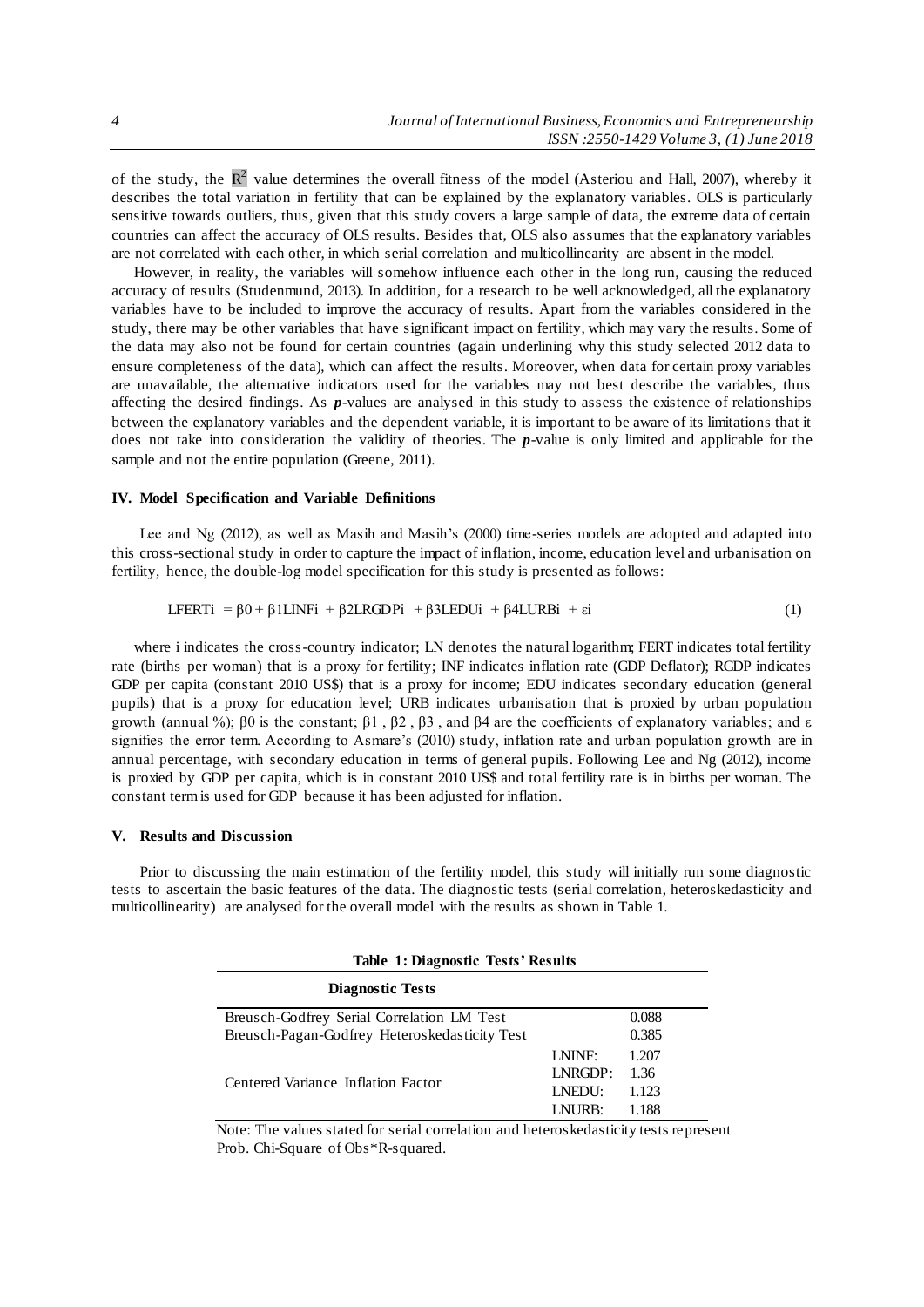The serial correlation diagnostic test was carried out using the Breusch-Godfrey Serial Correlation LM Test and the results in Table 1 indicate that there is no serial correlation. The absence of serial correlation is expected as this study is based on cross-sectional data. The Breusch-Pagan-Godfrey Heteroskedasticity Test reveals the existence of homoskedastic residuals. Since serial correlation and heteroskedasticity do not exist in the overall model, the OLS estimators are the best, linear and unbiased estimators (BLUE). Based on the Centered Variance Inflation Factor (VIF) for the explanatory variables in Table 1, the problem of multicollinearity does not exist, as the VIF values are all below 5. As the overall diagnostic tests prove that there is no serial correlation, heteroskedasticity and multicollinearity in the overall model for the 108 countries being analysed, the OLS estimators are proven to be the best, linear and unbiased estimators. Since the diagnostic tests have confirmed that the OLS estimators are BLUE, further empirical exploration using the OLS regression can be carried out to confirm or reject the existence of relationships between the explanatory variables and the dependent variable, fertility.

The results in Table 2 reveal that all the predictor variables have a statistically significant impact on fertility, except for inflation, with income being the most significant.

| Variable          | Model 1                |             |
|-------------------|------------------------|-------------|
|                   | Overall<br>Coefficient | Prob.       |
| C                 | 2.751                  |             |
| <b>LNINF</b>      | 0.013                  | 0.696       |
| <b>LNRGDP</b>     | $-0.165$               | $0.000***$  |
| <b>LNEDU</b>      | $-0.036$               | $0.043**$   |
| <b>LNURB</b>      | 0.146                  | $0.000$ *** |
| <b>R-squared</b>  | 0.704                  |             |
| Prob(F-statistic) | $0.000$ ***            |             |

**Table 2: Ordinary Least Squares Regression Results (Overall Model)**

Note:<sup>\*\*\*</sup>, \*\* and \* refer to significance at 1%, 5% and 10%

in rejecting null hypothesis, respectively.

The negative relationship between income and fertility is inconsistent with Becker and Lewis' (1973) quantity-quality tradeoff model. The studies of Asmare (2010), Vitali and Billari (2015) and Basso (2015) however support this study's negative income-fertility findings. In addition, urbanization has the second largest impact on fertility, with a positive relationship whereby fertility levels increase, as urbanisation takes place. This is inconsistent with the Caldwell Theory of Wealth Flow (1976), as well as the study performed by Asmare (2010). Education has the least significant impact on fertility, whereby a 1% increase in education level will lead to a 0.036% fall in fertility, while holding other variables constant. The negative relationship between education and fertility is supported by the opportunity cost of time (Schultz, 1973; Becker, 1981), whereby parents with higher education prioritise career over family formation, and is consistent with previous studies (Asmare, 2010; Lee and Ng, 2012; Shapiro and Gebreselassie, 2013; Basso, 2015; Khraif et al., 2017). Inflation is the only explanatory variable that does not have a significant effect on fertility, consistent with the findings of Mckelvey, Thomas and Frankenberg (2012). The  $R^2$  value of the overall model for 108 countries in year 2012 is 0.704, indicating that 70.4% of the variation in fertility can be explained by income, education and urbanisation, with only 29.6% variation in fertility being explained by other variables outside the model. The  $R^2$  value suggests that the overall model is of good fit.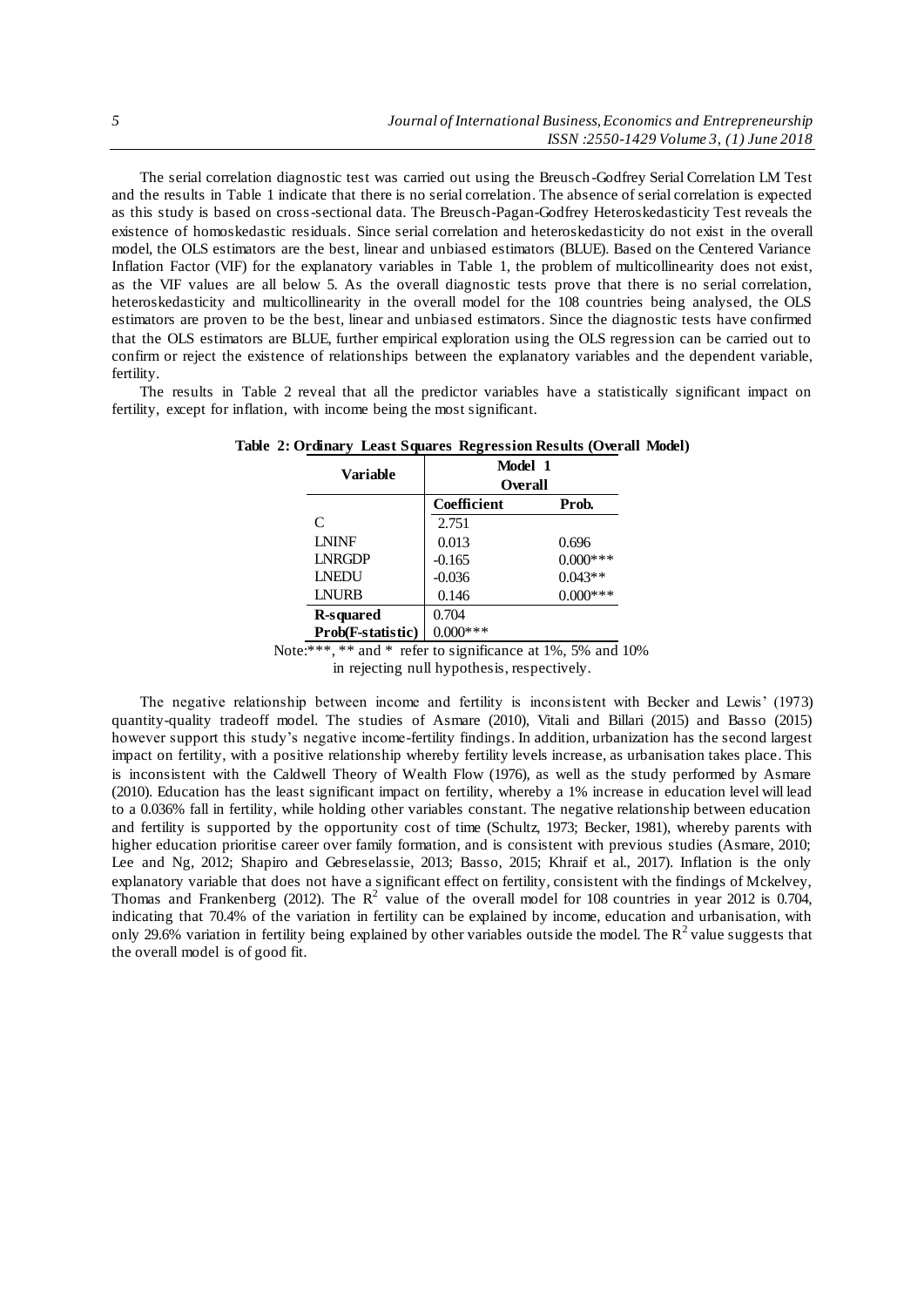| Table 3: Ordinary Least Squares Regression Results (by Economic Progress) |                        |       |                    |              |                  |       |  |
|---------------------------------------------------------------------------|------------------------|-------|--------------------|--------------|------------------|-------|--|
| Variable                                                                  | Model 2                |       | Model 3            |              | Model 4          |       |  |
|                                                                           | <b>Least Developed</b> |       | <b>Developing</b>  |              | <b>Developed</b> |       |  |
|                                                                           | <b>Coefficient</b>     | Prob. | <b>Coefficient</b> | Prob.        | Coefficient      | Prob. |  |
| C                                                                         | 4.967                  |       | 3.041              |              | 0.461            |       |  |
| <b>LNINF</b>                                                              | 0.167                  | 0.294 | 0.050              | 0.2987       | $-0.017$         | 0.603 |  |
| <b>LNRGDP</b>                                                             | $-0.138$               | 0.684 | $-0.186$           | $0.0000$ *** | 0.016            | 0.662 |  |
| <b>LNEDU</b>                                                              | $-0.263$               | 0.135 | $-0.053$           | $0.0379**$   | $-0.006$         | 0.724 |  |
| <b>LNURB</b>                                                              | 0.680                  | 0.331 | 0.209              | $0.0013***$  | 0.041            | 0.132 |  |
| <b>R-squared</b>                                                          | 0.703                  |       | 0.613              |              | 0.214            |       |  |
| Prob (F-statistic)                                                        | 0.333                  |       | $0.000***$         |              | 0.237            |       |  |

Table 3 shows the results from analysing data of various sub-groups of countries based on their economic progress (least developed, developing and developed countries).

Note:\*\*\*, \*\* and \* refer to significance at 1%, 5% and 10% in rejecting null hypothesis, respectively.

For the least developed countries as shown in Model 2, all four predictor variables are statistically insignificant in predicting fertility for year 2012. Hirschman (1994) supports the insignificance of the least developed model, whereby the role of socioeconomic development is over emphasised in explaining fertility transition. In Model 3, income, education and urbanisation have statistically significant impact on fertility. Urbanisation has the largest impact on fertility in Model 3, whereby a 1% increase in urbanisation leads to a 0.209% increase in fertility, while holding other variables constant. This finding supports Caldwell's (1976) hypothesis and the study performed by Asmare (2010), in which urbanisation stimulates fertility in developing nations. Income has the second largest impact on fertility in developing nations, whereby a 1% increase in income leads to a 0.186% fall in fertility, holding other variables constant, which further confirms the quantity quality tradeoff models by Becker and Lewis (1973), whereby quality of children is preferred over quantity as income increases. This is followed by education, whereby a 1% increase in education leads to a 0.053% fall in fertility, while holding other variables constant. This result supports the findings of Willis (1973), whereby the higher opportunity cost of time among higher educated women discourages fertility. Model 3 does not have any significant predictors, which is inconsistent with the results of Tadesse and Headey (2011) because the rural population in developed countries has the same access to health facilities as urban areas, thus the difference in urban and rural areas is almost indistinguishable and is perhaps rather irrelevant in affecting fertility in developed countries. Among the three models, excluding the insignificant results of Model 2 and Model 4, Model 3 has the highest  $R^2$  value of 0.613, indicating that 61.269% variation in fertility can be explained by income, education and urbanisation.

Table 4 shows the results from analyzing data of various sub-groups of countries by region Africa, America, Asia and Europe).

| Table 4: Ordinary Least Squares Regression Results (by Region) |             |              |             |           |             |            |               |       |
|----------------------------------------------------------------|-------------|--------------|-------------|-----------|-------------|------------|---------------|-------|
| <b>Variable</b>                                                | Model 5     |              | Model 6     |           | Model 7     |            | Model 8       |       |
|                                                                | Africa      |              | America     |           | Asia        |            | <b>Europe</b> |       |
|                                                                | Coefficient | Prob.        | Coefficient | Prob.     | Coefficient | Prob.      | Coefficient   | Prob. |
| C                                                              | 3.381       |              | 1.754       |           | 2.486       |            | 0.585         |       |
| <b>LNINF</b>                                                   | 0.07        | 0.122        | 0.075       | 0.178     | $-0.001$    | 0.9892     | $-0.020$      | 0.558 |
| <b>LNRGDP</b>                                                  | $-0.225$    | $0.0001$ *** | $-0.133$    | $0.017**$ | $-0.137$    | $0.0137**$ | $-0.012$      | 0.753 |
| <b>LNEDU</b>                                                   | $-0.054$    | 0.11         | 0.005       | 0.870     | $-0.045$    | 0.3777     | $-0.012$      | 0.529 |
| <b>LNURB</b>                                                   | 0.280       | $0.022**$    | 0.161       | 0.235     | 0.160       | $0.0835*$  | 0.043         | 0.135 |
| <b>R-squared</b>                                               | 0.866       |              | 0.688       |           | 0.448       |            | 0.224         |       |
| Prob                                                           | $0.000***$  |              | $0.005***$  |           | $0.04**$    |            | 0.257         |       |
| (F-Statistic)                                                  |             |              |             |           |             |            |               |       |

Note:\*\*\*,\*\* and \* refer to significance at 1%, 5% and 10% in rejecting null hypothesis, respectively.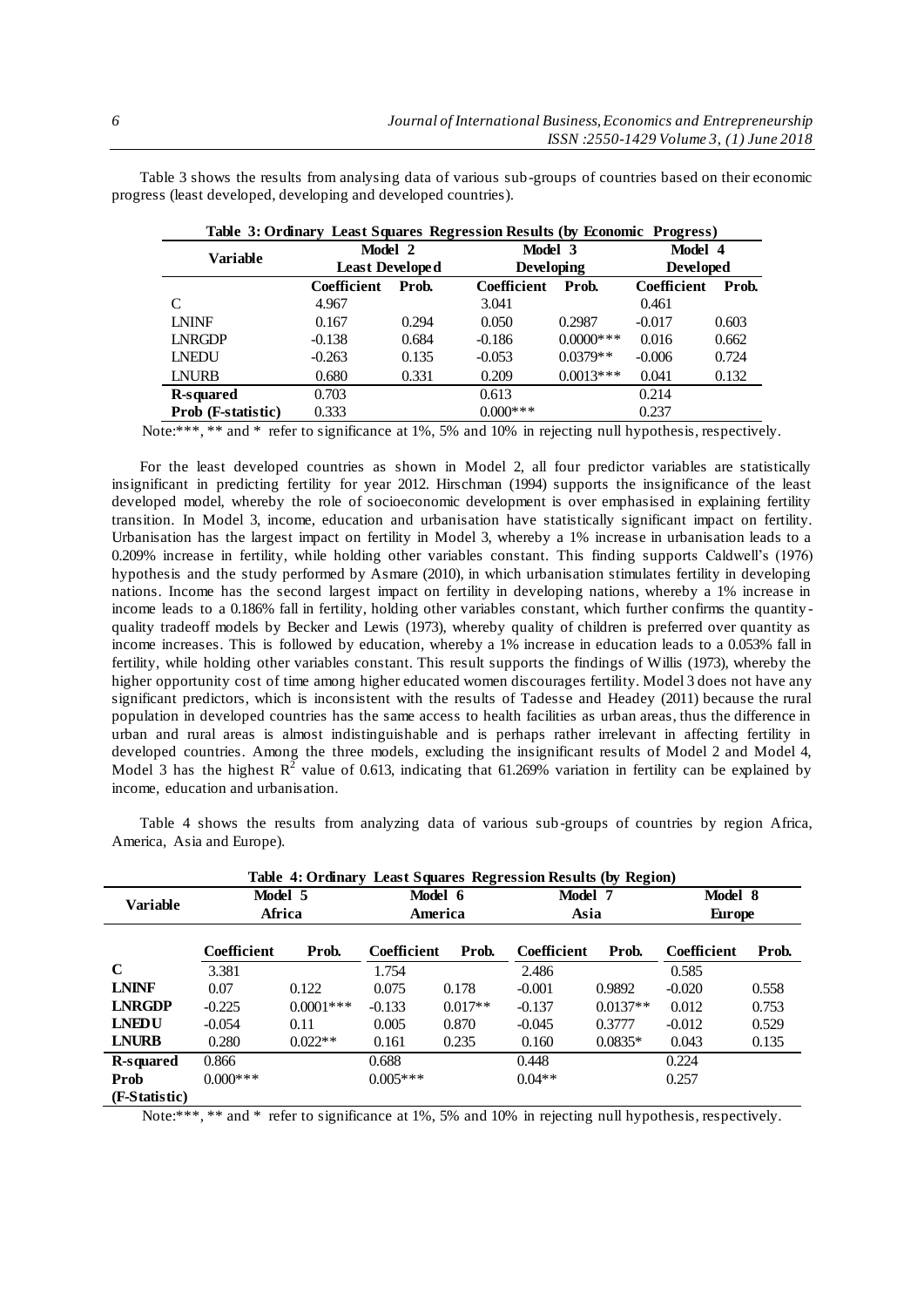In Model 5, only income and urbanisation have statistically significant impact on fertility at 1% and 5% significance levels respectively. As reported by UNESCO (2015), there are seven out of ten nations in Africa experiencing a severe shortage of teachers. As a result of the severe shortage of teachers, lower level of quality education and student learning experience, these could be the plausible reasons explaining the insignificance of education on fertility. The findings in Model 6 show that only income is a significant predictor in the American region and this is inconsistent with the cost of time theory by Mincer (1963) and Becker (1965). In Model 7, income and urbanisation are statistically significant in predicting fertility at 5% and 10% significance levels respectively, whereby income has a negative impact on fertility, while urbanisation has a positive impact on fertility. In Model 8, all the variables are insignificant in predicting fertility. The sanitised nature of facilities in Europe's rural areas have improved, in which 95% of the rural population in Europe has access to a cleaner water supply as reported by The World Bank (2017), hence, causing the insignificance of urbanisation in impacting fertility in Europe. Among the four models, Model 5 has the highest  $\mathbb{R}^2$  value of 0.866, followed by Model 6, with the  $R^2$  value of 0.688 and Model 7, with the  $R^2$  value of 0.447. The results for the European region are similar to those in developed countries as Europe is part of the developed region, and it concurs with Coale and Watkins's (1986) findings, whereby economic factors have a minor impact on fertility changes in Western countries. Another interesting fact is found in the results on inflation, found to have an insignificant impact on fertility irrespective of economic progress and regions. This is probably because the price stabilisation measures such as fiscal policies introduced during periods of high inflation increases uncertainty and makes family planning tougher. Concerning the price stability, this can lead to the conclusion that inflation plays a rather insignificant role in predicting fertility (Adsera and Menendez, 2006).

#### **VI. Conclusion and Recommendations**

This study investigated the impact of inflation, income, education level and urbanisation on fertility based on 108 countries for the year 2012. The results reveal that there is no serial correlation, no heteroskedasticity and no serious multicollinearity in the overall models of this study, clearly fulfilling the classical assumptions to ensure the OLS estimators are best (meaning minimum variance), linear and unbiased (BLUE) estimators.

The OLS regression results indicate that income has a significant and negative relationship with fertility in overall model, developing countries, and all regions except Europe. This implies that women are more inclined towards a career as income increases, due to the higher opportunity costs of raisin g a child relative to the loss of income, thus, leading to a fall in fertility as income rises. Education has a significant and negative relationship with fertility in the overall model and developing countries. This suggests that in the developing region, more educated people have better exposure to information regarding contraceptives, as well as a better understanding about child health, thus lowering fertility due to the greater confidence of parents in improving the living standards of a child (inconsistent with Becker's quantity-quality tradeoff model). Urbanisation has a significant and positive relationship with fertility in the overall model, developing countries and African region. This implies that people in urban areas have better access to medical centers and cleaner water supply than in rural areas, thus, increasing birth rates. It is also found that urbanisation generally has the largest impact on fertility in most of the models, except for least developed models. This implies that the access to family planning centers and cleaner water supply is very important in affecting fertility. An unexpected finding is highlighted, as all the predictor; variables are statistically insignificant in predicting fertility in least developed countries, as well as in the European region.

The empirical results of this study does contribute to existing literature by identifying the significant factors of reduce fertility. As this study shows that urbanisation is the main contributor to boost fertility through the accessibility to better and cheaper healthcare, as well as cleaner water supply in urban areas, policymakers need to come up with effective and efficient policies to provide better living conditions in under-urbanised areas. In order to bridge the living standards gap between urban and rural areas globally, measures such as financial assistance and land transfer can motivate rural residents to migrate to urban areas, while for those who remain in rural areas, governments need to invest in health services in order to motivate fertility. This is a more practical effort in encouraging fertility than implementing incentives such as tax reductions and cash assistances, which are proven to be ineffective in encouraging fertility (Lee and Ng, 2012). As Davies (2013) explains "Creating the expectation of comprehensive and continuous policy support to families in the future may be a key factor in encouraging men and women to have more children." (p. 6) As all the predictor variables are unable to significantly explain fertility in least developed countries, future studies should consider other economic variables, such as the use of female labour force participation rates, infant mortality rates, unemployment rates, and government health expenditure.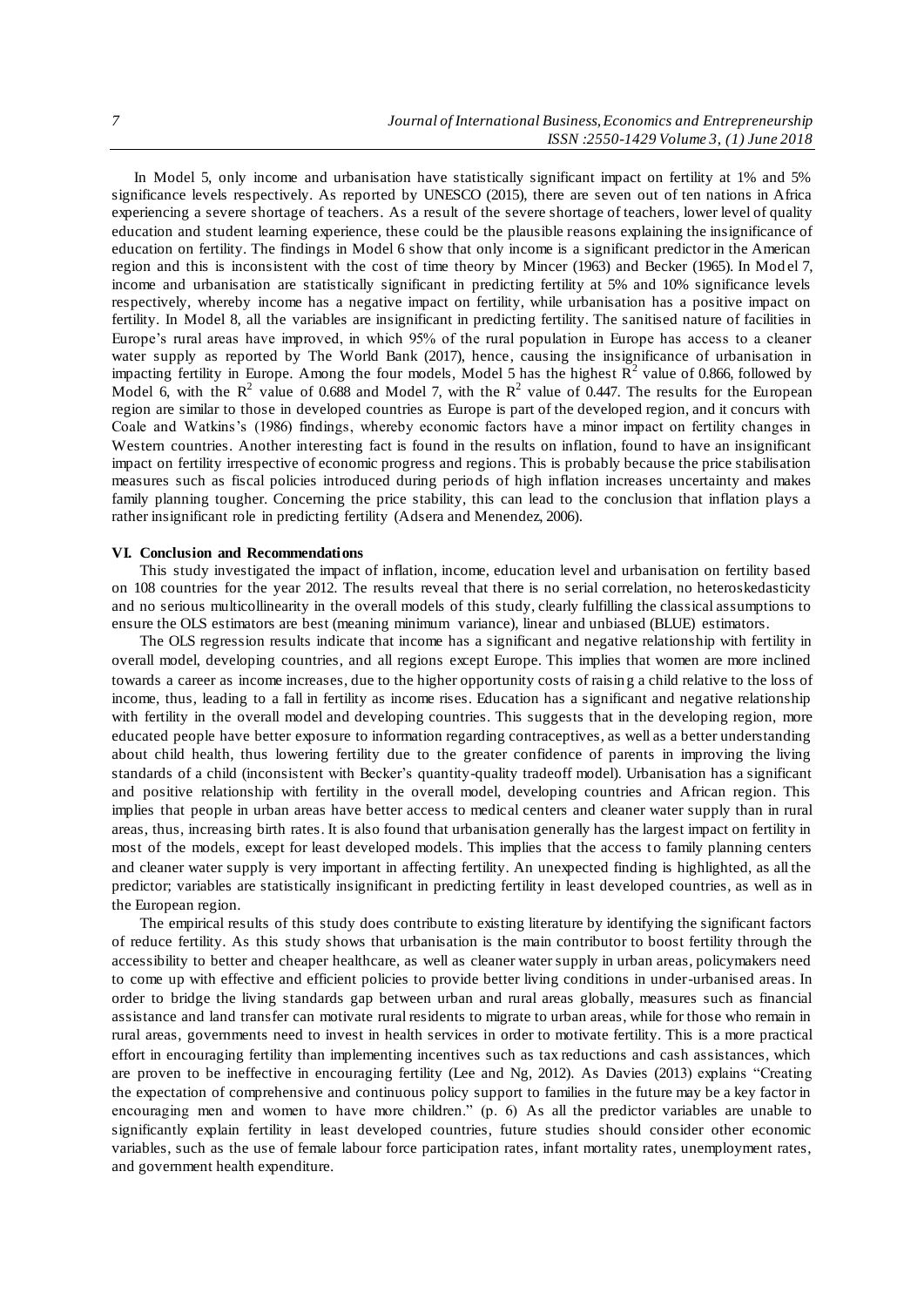## **References**

- Abo-Zaid, S.M. (2015). Altruism, Macroeconomic Aggregates and the Cyclical Behavior of Fertility: Theory and Evidence from US Data.
- Adsera, A. & Menendez, A. (2006). Fertility changes in Latin America in the context of economic and political uncertainty. In XX Annual Conference of the European Society for Population Economics, Verona.
- Asmare, D.M. (2010). Fertility in East Africa countries.
- Asteriou, D. & Stephen, G., Hall. (2007). Applied Econometrics: A Modern Approach Using Eviews and Microfit (Revised Edition).
- Basso, A. (2015). Does Democracy Foster the Fertility Transition? *Kyklos*, 68(4), 459-474.
- Becker, G. (1981). A treatise on the family. Harvard University Press. Cambridge, MA, 30.
- Becker, G.S. (1960). An economic analysis of fertility. In Demographic and economic change in developed countries (209-240). Columbia University Press.
- Becker, G.S. (1965). A Theory of the Allocation of Time. *The Economic Journal*, 493-517.
- Becker, G.S. & Barro, R.J. (1988). A reformulation of the economic theory of fertility. *The Quarterly Journal of Economics*, 103(1), 1-25.
- Becker, G.S. & Lewis, H.G. (1973). On the Interaction between the Quantity and Quality of Children. *Journal of Political Economy*, 81(2, Part 2), S279-S288.
- Bongaarts, J. (2008). Fertility transitions in developing countries: Progress or stagnation? *Studies in Family Planning*, 39(2), 105-110.
- Caldwell, J.C. (1976). Toward a restatement of demographic transition theory. *Population and Development Review*, 321-366.
- Centers for Disease Control and Prevention. (2017). NVSS Birth Data. [online] Available at: https://www.cdc.gov/nchs/nvss/births.htm [Accessed 10 March. 2018].
- Clark, W.A. (2012). Do women delay family formation in expensive housing markets? *Demographic Research*,  $27(1),1.$
- Coale, A.J. & Watkins, S.C. (1986). The Decline of Fertility in Europe: The Revised Proceedings of a Conference on the Princenton European Fertility Project. Princeton University.
- Cook, R.D. & Weisberg, S. (1983). Diagnostics for heteroscedasticity in regression. *Biometrika*, 70(1), 1-10.
- Davies, R. (2013). Promoting fertility in the EU Social policy options for Member States. Library Briefing, Library of the European Parliament, 1-10.
- Dettling, L.J. & Kearney, M.S. (2014). House prices and birth rates: The impact of the real estate market on the decision to have a baby. *Journal of Public Economics*, 110, 82-100.
- Gries, T. & Grundmann, R. (2015). Fertility and modernization: the role of urbanization in developing countries. *Journal of International Development*.
- Guo, Z., Wu, Z., Schimmele, C.M. & Li, S. (2012). The effect of urbanization on China's fertility. *Population Research and Policy Review*, 31(3), 417-434.
- Hamilton, B., Martin, J., Osterman, M., Driscoll, A. & Rossen, L. (2017). Births: Provisional Data for 2016. [online] National Center for Health Statistics, 1-20. Available at: https://www.cdc.gov/nchs/data/vsrr/report002.pdf [Accessed 15 June. 2018].
- Hirschman, C. (1994). Why fertility changes. *Annual Review of Sociology*, 20(1), 203-233.
- Kamaruddin, R. (2016). Demographic Determinants of Women's Fertility Decision. *Journal of International Business, Economics and Entrepreneurship*, e-ISSN :2550-1429 1(1), 30-34.
- Lee, C.G. and Ng, P.K. (2012). Fertility Determinants in Singapore. *International Journal of Economic Perspectives*, 6(2), p.206.
- Masih, A.M. & Masih, R. (2000). The dynamics of fertility, family planning and female education in a developing economy. *Applied Economics*, 32(12), 1617-1627.
- McCrary, J. & Royer, H. (2011). The effect of female education on fertility and infant health: Evidence from school entry policies using exact date of birth. *The American Economic Review*, 101(1), 158-195.
- McKelvey, C., Thomas, D. & Frankenberg, E. (2012). Fertility regulation in an economic crisis. *Economic Development and Cultural Change*, 61(1), 7-38.
- Mincer, J. (1963). Market prices, opportunity costs, and income effects. *Measurement in Economics*, 67-82.
- Murphy, T.E. (2010). Old Habits Die Hard (Sometimes). Can département heterogeneity tell us something about the French fertility decline. Bocconi University Innocenzo Gasparini Institute for Economic Research Working Paper, 364.